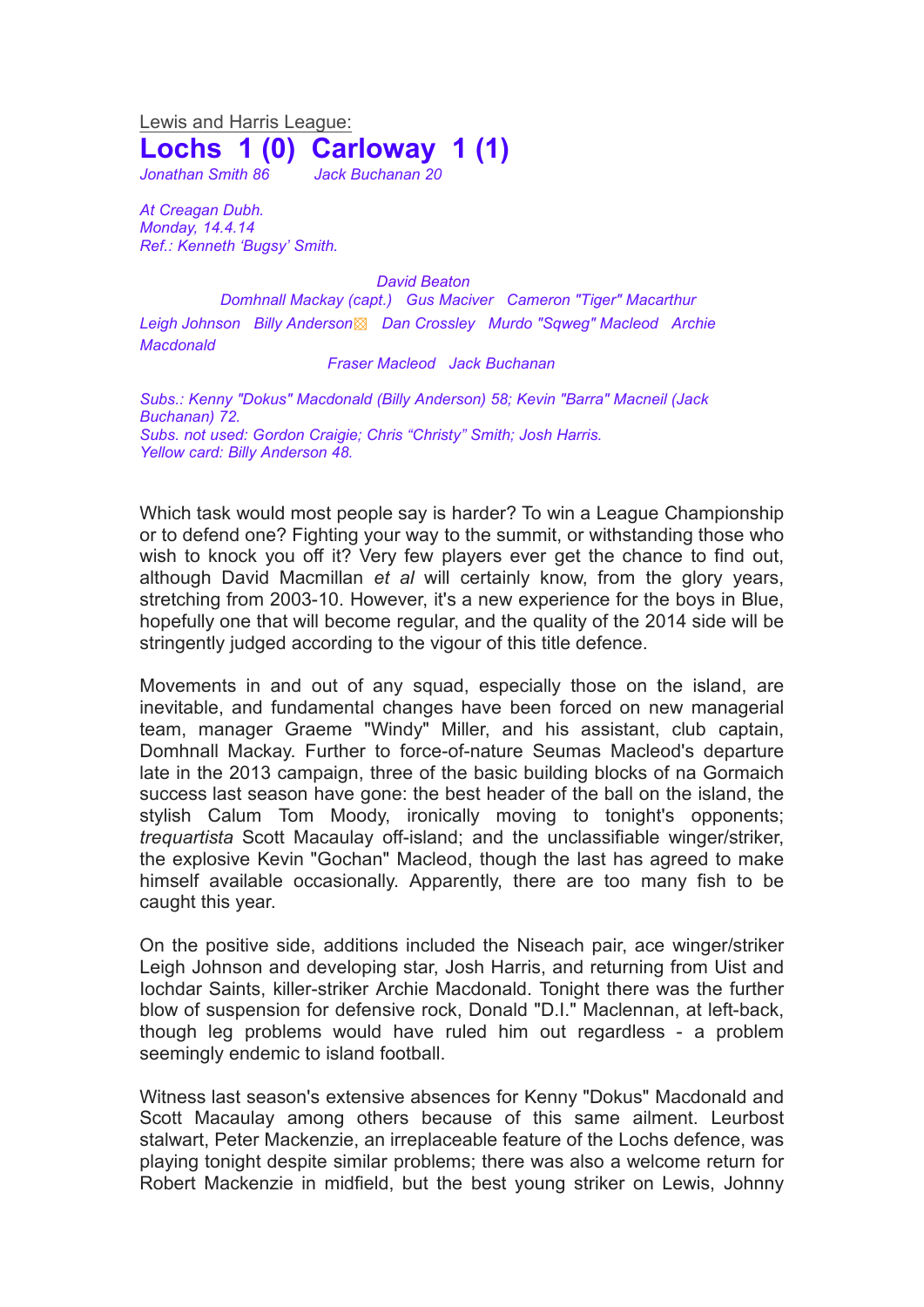Smith, was not risked from the start by the Maroons because of - you've guessed it - knee concerns. Not that that made matters any easier for the Blues" new back three of Mackay, Maciver, and Macarthur, who still had to face 24-goal man, Angie Campbell, and perennial pain-in-the-neck, Donald "Nomie" Macdonald.

How the boys in blue must hate the latter, as yet again, tonight, he turned in another classic Wiltord performance, especially in the first half: twisting and turning/moving off marker/making oceans of space for himself/providing, etc. Fortunately for Carloway, there were few takers.

A beautiful calm evening for football greeted a huge crowd here at Creagan Dubh (the ones that managed to get a parking place within walking distance, that is); and the pitch looked in excellent condition, as Carloway set the home side a first half task of opening uphill into the setting sun. Every confrontation between these two quality sides now follows a predictable pattern where each respects the opposition, passes the ball around, retains possession - and territory, and is ultra-careful. This minimises opportunities, of course.

Opening season rustiness was apparent in each team's movement. A lack of cohesion led to an indecisive first 20 minutes which, however, did provide a few sudden chances, a breaking ball on the left on 6 minutes, allowing a "Nomie" snapshot from 20 metres, but Beaton was untroubled. After 9 minutes two exquisite defence-breakers opened the Lochs' defence for the Carloway front-men: as "Sqweg" fell backwards under a challenge on the left halfway line, he hooked the ball forward diagonally rightwards over his head for a bursting Fraser Macleod to outpace his marker, Roddie Morrison, but lose control on the edge of the area. A minute later Jack Buchanan chased back to regain a lost ball, 22 metres out in the centre, then turned leftwards to send a golden daisy-cutter inside Moody for the Uibhisteach to carry to the bye-line, then whip low across goal. Crossley came in like an express-train to meet it perfectly on the right, 14 metres out, but the ball flew back across goal and wide. After 16 minutes Anderson headed on a high clearance for Frazmac once more to outpace the back-line on the right, carry into the area, then almost burst a hole in Cameron Houston's left side-netting.

Despite pace and good play promising eventual success for na Gormaich, the goal, when it did arrive, is perhaps best forgotten. On 20 minutes Domhnall Mackay and Angie Campbell tussled for the ball just inside the Carloway half on the right, and as Campbell struggled to keep the ball in play, Mackay blasted it forward towards Houston. Mackenzie shepherded it carefully towards his keeper, but 10 metres out, as Houston momentarily hesitated to pick the ball up, Buchanan nipped in between them, carried the ball to the right bye-line, then stroked it home behind two very red faces **(0-1)**.

A shaken Lochie defence almost compounded this disaster five minutes later with a misplaced back pass, which again allowed the champion predator on the island, "Frazmac", to once more blaze into the box, this time on the left, but this time Houston reacted like lightning to make himself big, and as the ball broke off him inwards, Buchanan's follow-up crashed off assembled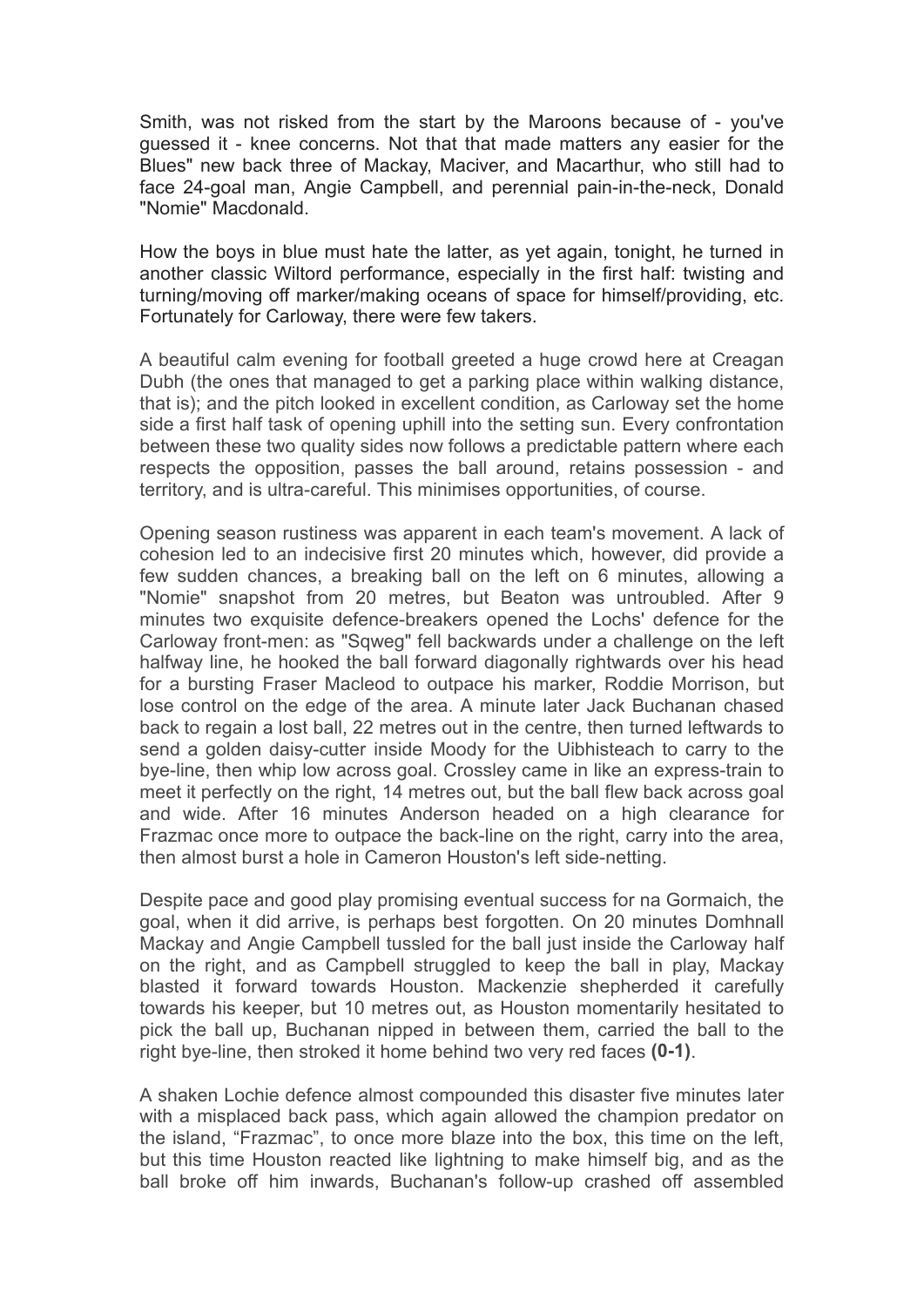Maroons' defenders and spun off wildly to the left.

Lochs eventually regained their equilibrium and as the half progressed gradually asserted themselves in midfield; but the chances were to disappear - for both sides. On the stroke of half-time an untidy skirmish just outside the right corner of the Carloway box led to a push-and-shove contest between David Macmillan and Billy Anderson, rapidly defused by team-mates - and a Lochs free-kick, not the most insightful thing to give away in that position with dead-ball magician, Macmillan, around. However, the ball came back off the wall, though Moody did manage to beat two men to his left and squeeze a low, hard shot in off the rebound but it went straight to Beaton.

## **Half-Time: Lochs 0 Carloway 1**

It might not have been the best football half ever witnessed, but it certainly had been hugely entertaining as two of the main contenders for honours this season had undergone 45 minutes of fine-tuning for the season ahead. Despite Andy Murray's and Macmillan's best promptings, Lochs' main problem had been an inability to create many goal-scoring opportunities against a fearsome in-your-eye Gus Maciver; Carloway's problem had been failure to take the chances a dominant midfield and pacy attack had created.

On 50 minutes a Jim O'Donnell free-kick from 20 metres spun inwards off the wall and only a crunching Maciver tackle blocked the danger. Two minutes later, a classic up-and-over from Anderson on the right saw Fraser Macleod spin clear off his marker but Houston read his chip from 16 metres and made himself 7 feet tall to grasp.

A moment later, a defining moment in the game arrived with Johnny Smith replacing Robert Mackenzie, who appeared to be struggling. "Nomie" dropped back to compensate and the dream trio of Murray/"Nomie"/Macmillan began to establish a Maroon take-over in midfield. On 58 minutes an exquisite reverse through pass from Andy Murray, turning right outside the Carloway box, found Campbell unmarked, moving rightwards 16 metres from goal, but his curling shot just crept over the bar.

Unfortunately for the Blues, playmaker, Billy Anderson, now departed, but this permitted **Kenny "Dokus" MacDonald to come on for his 300th appearance for Carloway**. Congratulations, Kenny! However, the flow of the game was now inexorably towards David Beaton. On 62 minutes a spate of "Nomie" corners on the Lochs' left led to the third being knocked clear to the edge of the box, where Peter Robbie Mackenzie whacked in a swirling leftfoot lob that was twisting just inside Beaton's top-left corner, before the keeper managed to scramble along his line and claw it away miraculously for yet another corner. On 64 minutes a clever "Dokus" diagonal to his left freed Macdonald to move into the box, check, then try to place a careful shot round Houston inside his far post, but the keeper did well to palm it away.

Chances were now materializing regularly for the Maroons: on 67 minutes Campbell met a breaking ball out of defence to send a screamer wide of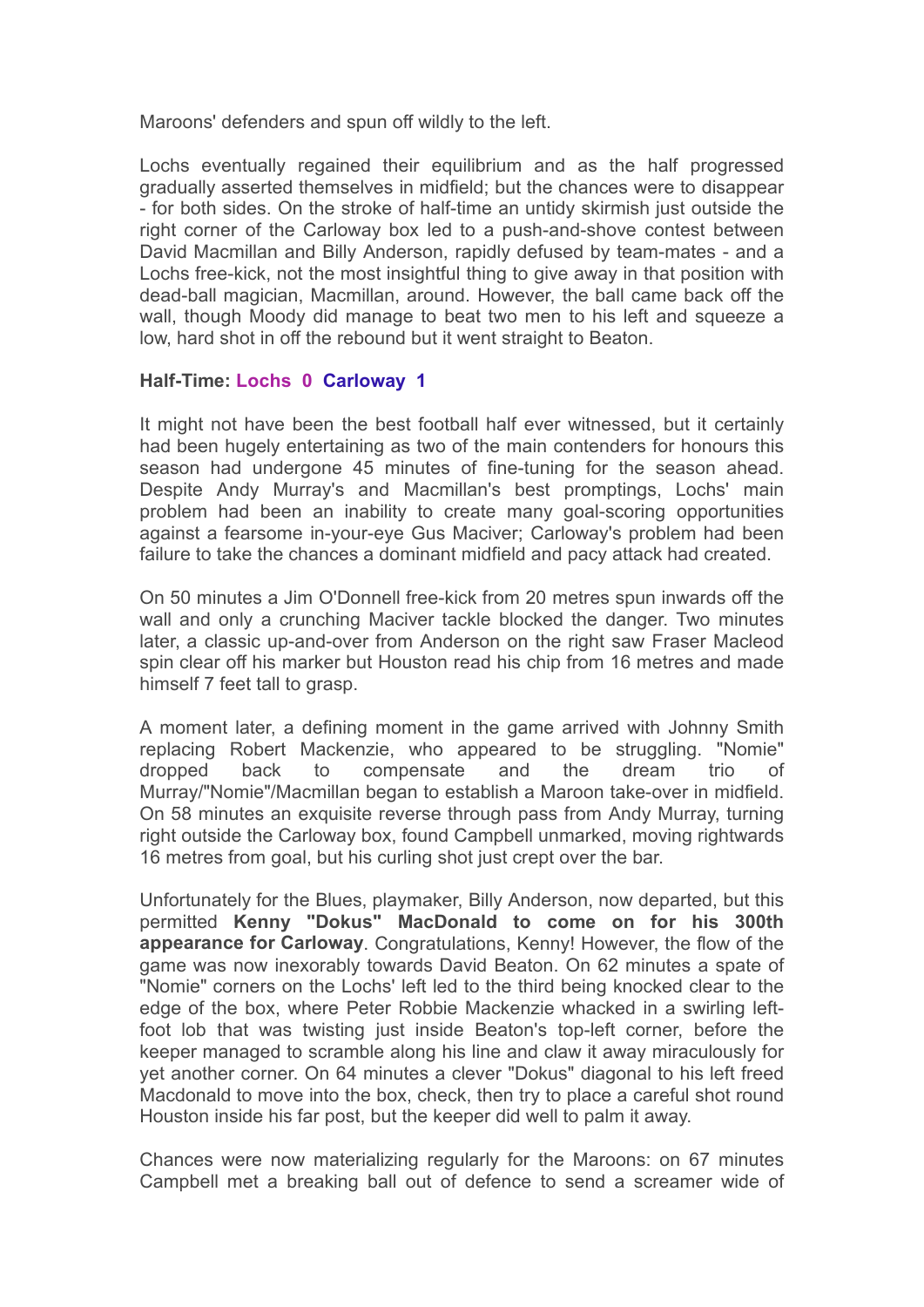Beaton's left from 20 metres; then Crossley had to block Macmillan for a corner low at his right goalmouth. On 75 minutes Lochs must have felt their moment had come - and gone. Out by the Lochs' left touchline, midway within the Carloway half, "Nomie" sent in a perfect Martin Peters special which seemed to go over and through a Blues' defence, which parted like the Red Sea for an unmarked Campbell to meet. Agonisingly, he just could not get the correct angle on his header and it flew over.

A moment later and "Sqweg" once more sent the perfect ball over an overcommitted back-line for "Frazmac" to steam on to, but once again Houston was out hyper-smartish to spread himself like a handball goalkeeper and block the pile-drive expertly with his left shoulder. Three minutes later he almost undid his own good play with a mishit clearance, but "Dokus's" attempted lob cleared the keeper and drifted wide of his left-hand post.

Finally, on 86 minutes, Lochs got the equalizer their second half display had threatened, and, indeed, warranted. Wouldn't you know it? The head of Calum Tom Moody just had to meet a Macmillan free-kick 14 metres out in front of goal. Again, Beaton was on hand to make a superlative save to his left, but Smith was lurking in prime position to squeeze the rebound home under the keeper **(1-1)**.

An unprecedented 6½ minutes added-on time gave the Blues the chance to steal victory when the second of two Crossley corners on the left fell to "Frazmac" but he scooped the ball over the bar.

## **Full-Time: Lochs 1 Carloway 1**

A game of two halves, as they say, with Carloway edging the first; Lochs establishing ascendancy in the second. Both sides will be pleased, and displeased, by aspects of their performance tonight. The midfield control of Dan Crossley, backed by the game overview of demon *animateur*, Billy Anderson, and tackling colossus, "Sqweg", exploited the pace of Jack Buchanan and "Frazmac" throughout the first half, occasionally in the second. Calum Tom Moody, Peter Mackenzie, and Roddie Morrison spent the half trying to get to grips with this challenge, which in turn prevented them pushing forward regularly to assist Jim O'Donnell, Peter Robbie, and Robert Mackenzie and they, in turn, were too often drawn deep, allowing Leigh Johnson and Archie Macdonald to push forward wide and spread the backline thinner in the centre repeatedly.

David Macmillan and Andy Murray, likewise, drove forward relentlessly to support Angie Campbell and "Nomie", but initially it wasn't working up front for the Maroons as a game-on Gus Maciver and clear-eyed David Beaton marshalled their defence faultlessly. However, a lack of sharpness up front, understandable perhaps in the first competitive game of the season, eventually cost Carloway dear, as despite the fact everyone performed well and cannot be criticized - debutantes, Jack Buchanan, Leigh Johnson, and Archie Macdonald all turning in first-rate performances - an astute substitution in 53 minutes changed the course of the game.